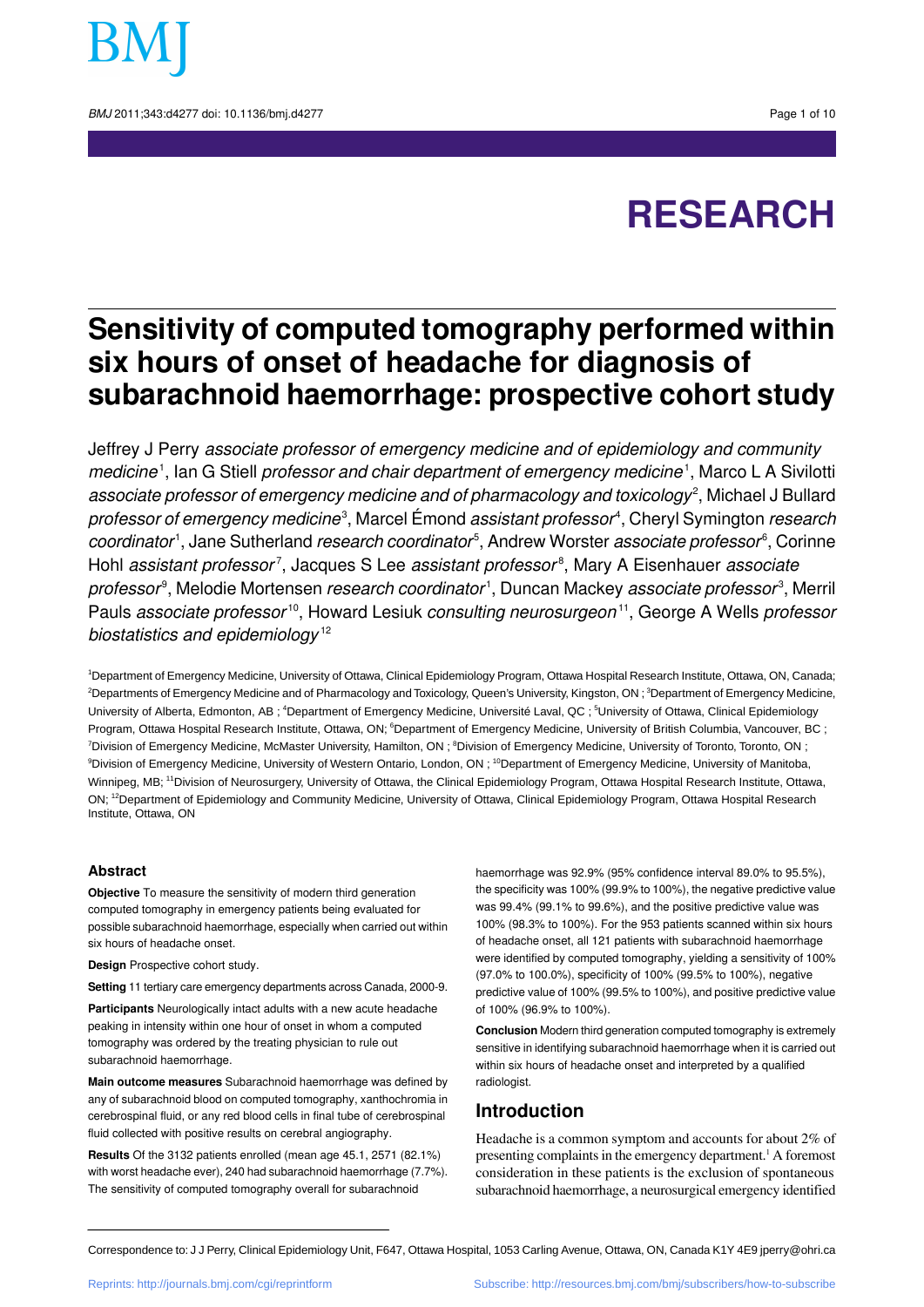in about 1% of patients with headache in the emergency department.<sup>2</sup> The overall mortality of subarachnoid haemorrhage is high, with 25-50% of patients dying within six months.<sup>3</sup> About a third of survivors are left with neurological deficits affecting their activities of daily living.<sup>3</sup> The prompt diagnosis of subarachnoid haemorrhage is particularly important in patients who present with normal neurological findings. Such patients can be difficult to diagnose and yet have the most to lose by a missed diagnosis.<sup>4</sup> Moreover, nearly half of all patients with a subarachnoid haemorrhage have normal results on neurological examination and normal vital signs at initial presentation.

To exclude subarachnoid haemorrhage, traditional teaching says that patients should undergo a lumbar puncture if the initial computed tomogram yields negative results.5-9 Lumbar puncture, however, causes pain and delays discharge from the emergency department and can lead to postdural puncture headache.<sup>10</sup> Most studies that evaluated the sensitivity of computed tomography for subarachnoid haemorrhage were retrospective reviews and found that sensitivity deteriorates rapidly over time because of erythrocyte dissipation and lysis.<sup>11-16</sup> These prospective studies were small or used older computed tomography technology, used 12 or 24 hours as a cut off point, and found sensitivities ranging from 90.5% to 100%.<sup>13-15</sup> 17-20 There have been no large prospective studies of emergency department patients with acute headache involving modern, multi-detector row third generation scanners (that is, x ray emitter and detector rigidly linked and operating in rotate/rotate geometry; multiple rows of detectors in z axis). $^{21}$ 

We determined the sensitivity of modern computed tomography for identifying subarachnoid haemorrhage in neurologically intact patients who present to the emergency department with acute headache, especially when scans are performed within six hours of headache onset.

## **Methods**

## **Design and setting**

This prospective multicentre cohort study was conducted in the emergency departments of 11 university affiliated tertiary care teaching hospitals in Canada, November 2000 to December 2009. Study sites had a mean of 52 000 emergency visits a year (range 39 000-65 000) and a mean of 445 inpatient beds (range 289-622). Nine of the 11 sites had neurosurgical units. The duration of participation in the study varied across sites, with a mean of 4.2 years (range 1-9 years). During the study, sites were added based on additional funding, two sites dropped out because of relocation of key study staff, and in two sites the study was terminated because of low recruitment (that is, they enrolled less than 70% of eligible patients). This study was part of a larger project on clinical decision rules for patients with acute headache.<sup>22</sup>

## **Study population**

We enrolled consecutive alert patients aged over 15 who presented with non-traumatic acute headache or with syncope associated with headache and underwent emergency head computed tomography as part of their diagnostic investigation. We defined "alert" as a Glasgow coma score of 15 (scale ranges from 3 to15, with 15 being normal), "non-traumatic" as no falls or direct trauma to the head in the previous seven days, and "acute" as headache reaching maximum intensity in less than one hour after onset.<sup>23</sup> We excluded patients with onset of headache more than 14 days previously; recurrent headaches (three or more headaches of similar character and intensity as presenting headache); transfer from another hospital with

confirmed subarachnoid haemorrhage; focal neurological deficits; papilloedema; or history of subarachnoid haemorrhage, aneurysm, ventricular shunt, or brain neoplasm. Computed tomography was ordered at the discretion of the treating physician, who was aware of the clinical decision rule study but was advised not to alter usual care because of the study.

## **Data collection**

During the study, registration clerks, nurses, or treating physicians were asked to identify potentially eligible patients. The treating physician completed the clinical decision rule study data forms. At all study sites, a local study nurse manually reviewed every visit for headache to identify potentially eligible patients who might have been missed. If it was not clear from the clinical care notes that the patient was ineligible, they were deemed "missed eligible" even though this would probably overstate the number of patients missed because of poor charting.

Attending physicians certified in emergency medicine or supervised residents in an emergency medicine training programme assessed all patients. Treating physicians recorded the time of headache onset on to study data forms. The time of computed tomography was retrieved by local study staff based on radiology time stamps. We selected a priori an interval of six hours from headache onset to computed tomography as determined by our consensus group, consisting of five emergency physicians and one neurosurgeon, based on the available evidence and on temporal trends towards prioritising neuroimaging and technical improvements in imaging.

## **Outcome measures**

Patients were deemed to be positive for subarachnoid haemorrhage if they had any of subarachnoid blood identified on unenhanced head computed tomography; visible xanthochromia in the cerebrospinal fluid; or red blood cells  $(>=5 \times 10^{6}/L)$  in the final tube of cerebrospinal fluid collected and an aneurysm identified on cerebral angiography (digital subtraction, computed tomography, or magnetic resonance angiography). $^{24}$ 

Qualified local radiologists (a neuroradiologist or general radiologist who routinely reports head computed tomography images), who were blinded to the study and data forms but who had routine clinical information, interpreted all computed tomograms. These radiologists were completely unaware of the study and reported the scans as usual. The final local "sign off" report was used, even though it might be created only the next day, especially when the scan was obtained during the evenings or weekends. Patients were typically managed according to the initial interpretation by the emergency physician or a radiology trainee at some sites, also in accordance with usual local care. Patients with a discordant radiology report were recalled. All computed tomography scanners were third generation, multi-slice scanners (from 4 to 320 slices/rotation). The protocols at the beginning of the study (2000-2) used 5 mm slices for the posterior fossa and 10 mm for the remainder of the brain. Since 2002, all sites adopted 5-7.5 mm cuts for the brain with 2.5-5 mm for the posterior fossa. Lumbar puncture was performed at the discretion of the treating physician, with consent from the patient, according to usual practice. Local laboratory technicians unaware of the study assessed the cerebrospinal fluid for xanthochromia by visual comparison against white paper.<sup>12 14 25</sup>

Because the study did not interfere with usual clinical practice, many participants did not undergo lumbar puncture after normal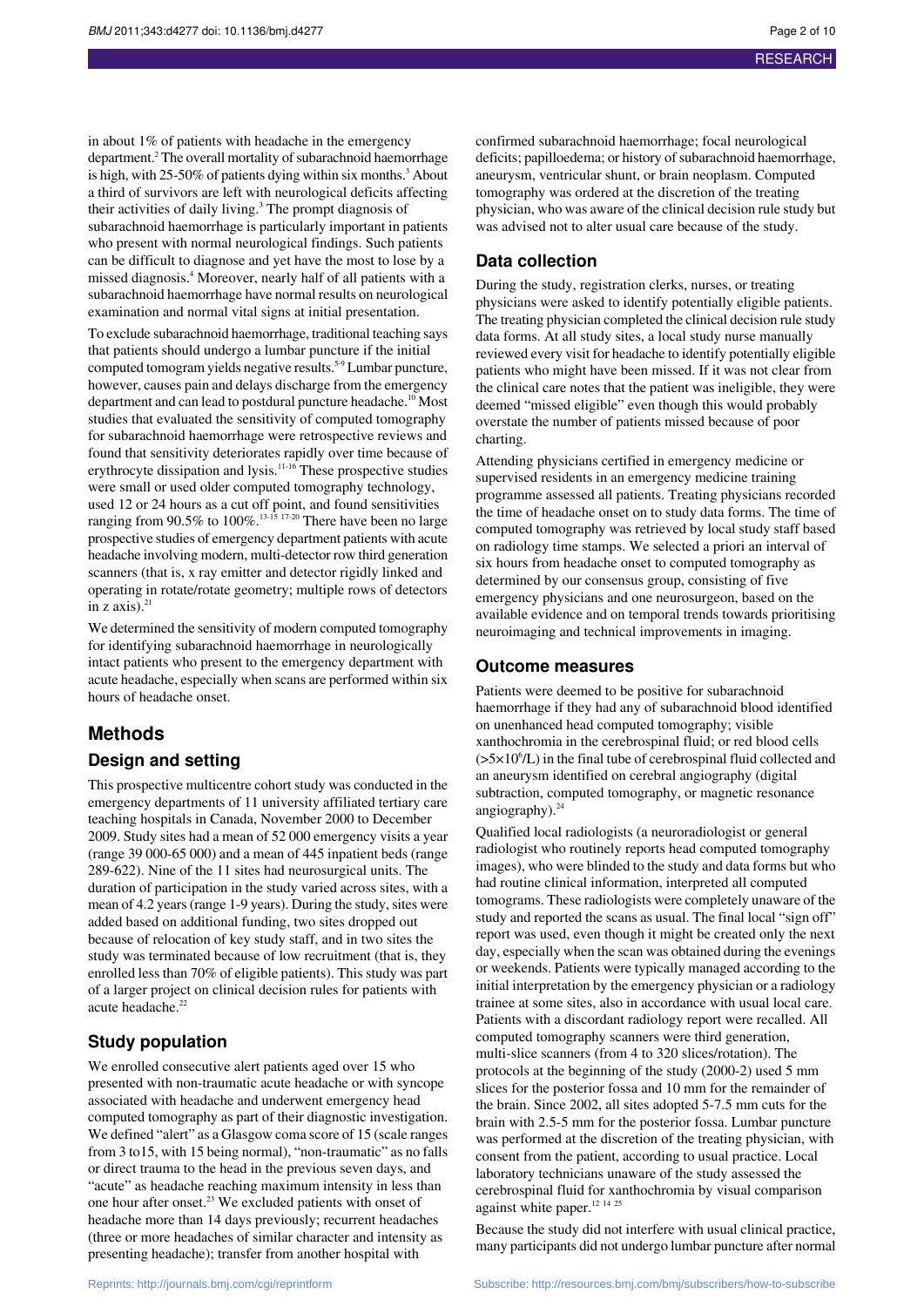results on computed tomography. Unless patients had a definitive cause for the headache identified on neuroimaging (such as subarachnoid haemorrhage, subdural haemorrhage, intracerebral haemorrhage, tumour with mass effect, meningitis, acute or subacute infarction) or had negative results on lumbar puncture (that is, no erythrocytes and no xanthochromia), they were followed for six months to ascertain their outcome. These patients underwent a structured telephone interview, and we reviewed hospital records at one and six months to identify any missed subarachnoid haemorrhages. Patients who had angiography without lumbar puncture underwent the full follow-up procedure. Patients requiring follow-up were called up to five times at varying times on different days of the week. For patients whom we could not reach by telephone, we attempted to ascertain their vital status by searching records from regional neurosurgical centres at the end of the study. Finally, we searched the provincial coroner's records for the names of all patients not known to be alive and free from subarachnoid haemorrhage at six months based on this passive follow-up of hospital records. By law, allsudden and unexpected deaths in Ontario are reported to the coroner, who has the authority to investigate and identify the cause of death.

## **Analysis**

Data were sent by courier to the coordinating centre at the Ottawa Hospital Research Institute, entered into a SAS (SAS Institute, Cary, NC) database by trained data entry personnel, and verified by searching for outliers. We calculated sensitivity, specificity, negative likelihood ratios, and negative predictive values of computed tomography for subarachnoid haemorrhage, with 95% confidence intervals. At the end of the study we performed a sensitivity analysisto assessthe differences between the patients who did undergo lumbar puncture and those who did not.

### **Sample size**

We anticipated that, for a life threatening problem such as subarachnoid haemorrhage, clinicians would expect 100% sensitivity with a narrow confidence interval (such as 97% to  $100\%$ ).<sup>26</sup> Thus, we estimated that we required over 100 patients with subarachnoid haemorrhage in whom computed tomography was performed in less than six hours from onset of headache. With an overall prevalence of subarachnoid haemorrhage of about 7% in our previous work of similar patients and a median delay to imaging of six hours for positive subarachnoid cases (that is, in half of positive cases imaging was carried out within six hours of onset of headache), we estimated we required a total sample size of about 2860 patients.

## **Results**

We enrolled 3132 patients, including 240 (7.7%) with confirmed subarachnoid haemorrhage, from among 5424 potentially eligible patients with headache who presented to the study sites during our study (figure).

Tables 1 and 2 list the characteristics of our study cohort. Overall, patients were young (mean age <45), most (82%) characterised the headache as being their worst ever, a quarter arrived by ambulance, half underwent lumbar puncture after negative results on computed tomography, and 240 (7.7%) had subarachnoid haemorrhage. In 27 (0.9%) patients the diagnosis was serious: 17 (0.5%) had other haemorrhagic strokes, nine (0.3%) had a brain tumour, and one (0.03%) had bacterial meningitis.

For all study patients, the sensitivity of computed tomography overall was 92.9% (95% confidence interval 89.0% to 95.5%), the specificity was 100% (99.9% to 100%), the negative predictive value was 99.4% (99.1% to 99.6%), and the positive predictive value was 100% (98.3% to 100%) (table 3). In four additional patients, classified as not having subarachnoid haemorrhage, the initial computed tomogram indicated an aneurysm without haemorrhage, and they underwent angiography. One patient with a giant aneurysm (>25 mm) underwent surgery for the aneurysm, and the three others (aneurysm size 2-5 mm) were managed conservatively. The sensitivity was 100% (97.0% to 100.0%) for subarachnoid haemorrhage in the 953 patients in whom computed tomography was performed within six hours of headache onset, with a specificity of 100% (99.5% to 100%), a negative predictive value of 100% (99.5% to 100%), and a positive predictive value of 100% (96.9% to 100%) (table 3). When computed tomography was performed more than six hours after headache onset, 17 of 119 patients with subarachnoid haemorrhage were not identified by unenhanced computed tomography (sensitivity 85.7%, 78.3 to 90.9%). For these 17 patients with a false negative result, computed tomography was performed from eight hours to eight days after the onset of headache. Of these 17 patients, 13 were diagnosed by xanthochromia in the cerebrospinal fluid on visual analysis and two by red blood cells in the final tube of cerebrospinal fluid with abnormal cerebral angiography. One patient had negative results on computed tomography 96 hours after the onset of headache without lumbar puncture; the patient returned to the emergency department and repeat computed tomography showed a new subarachnoid haemorrhage secondary to vertebral artery dissection. Another patient had an aneurysm identified, without subarachnoid haemorrhage, on the unenhanced computed tomogram; this was confirmed with angiography and it subsequently bled while the patient was awaiting surgery. Only six of these 17 underwent neurosurgical intervention (ventricular drain, aneurysm coiling or clipping). Of the 11 remaining cases, no cause for bleeding was found in 10, and one other was thought to have bleed secondary to a brain tumour. One patient with no source of bleeding identified had a 5 mm middle cerebral artery aneurysm, thought to be incidental, and the patient was alive and well at six months with conservative management.

There were 1931 patients requiring follow-up. Of these we contacted 1506 patients by telephone six months or more after their initial emergency visit; none was identified as having had subarachnoid haemorrhage. Of the remainder, we identified eight patients who died within six months after their index visit, all from other causes: five from cancer, one from pneumonia, one from an ischaemic stroke, and one presumed cardiac (patient had had a previous myocardial infarction and died 32 days after their visit for headache, but four days after a visit for chest pain; no autopsy was performed). Fifty patients (13 in the group who underwent computed tomography within six hours) could not be reached by telephone and had no subsequent hospital visits. None of these patients was seen at the regional neurosurgical referral centre within six months of the index visit, and they have been classified as negative for subarachnoid haemorrhage. For 31 of these patients, at the five Ontario sites, we were able to search provincial coroner reports. None of the 31 lost to all follow-up had reportedly died suddenly and unexpectedly in the province.

In our study, emergency physicians initially misinterpreted the computed tomography as normal in three cases and discharged these patients home. These three patients were recalled after review of the imaging by radiologists. All three underwent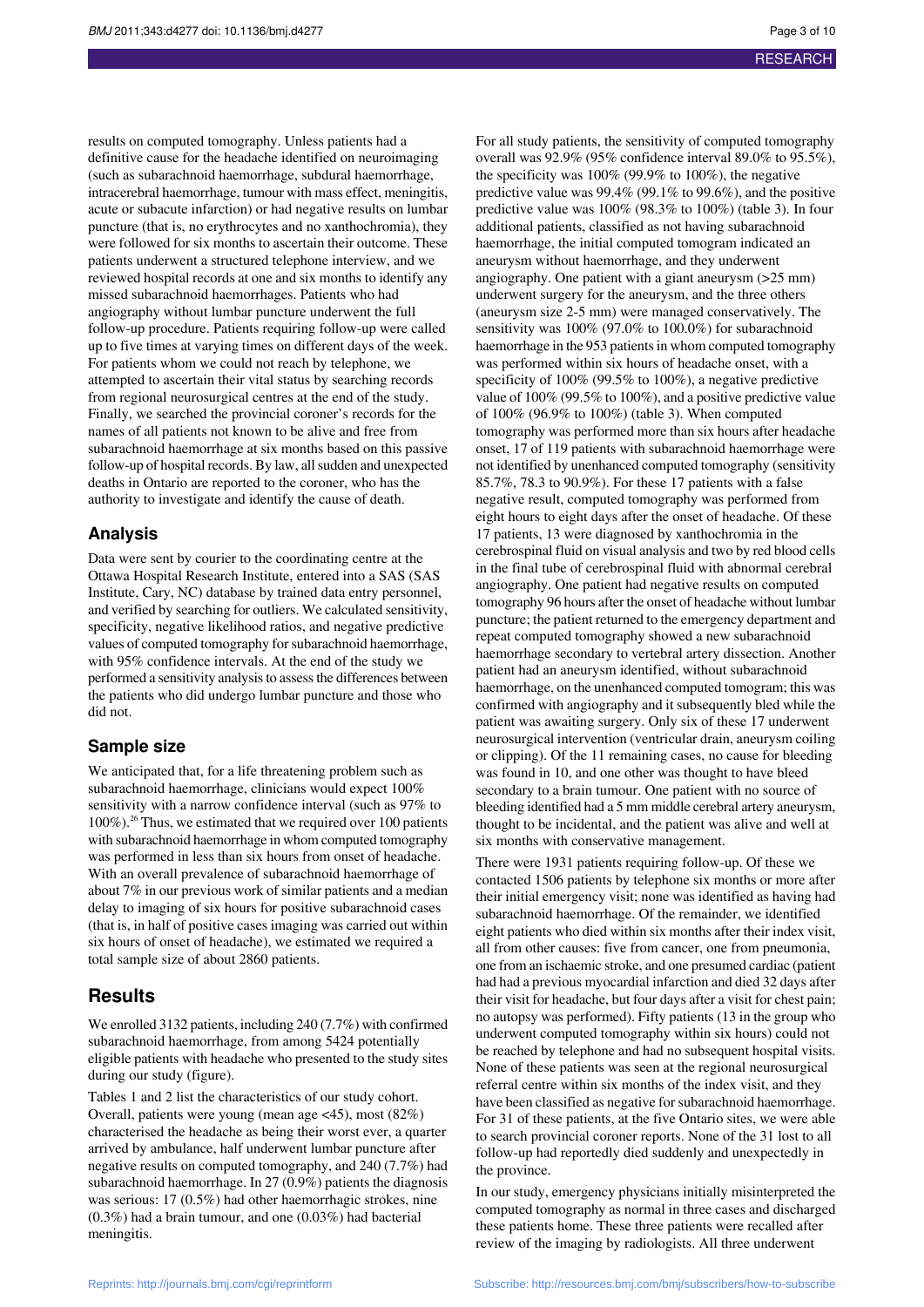computed tomography more than six hours after the onset of headache. Another computed tomogram was also initially misinterpreted as normal by both the emergency physician and a radiology trainee. This patient presented four and a half hours after the onset of headache, had blood in the cerebrospinal fluid  $(632 000 \times 10^{6}$ /L in the fourth tube) attributed to a traumatic lumbar puncture by a neurosurgical trainee, and was found to have an aneurysm on follow-up magnetic resonance imaging angiogram five days later. In retrospect, the local neuroradiologist re-interpreted the initial scan as positive for subarachnoid haemorrhage. The patient underwent coiling and had a good clinical outcome.

Because many patients did not undergo lumbar puncture, we conducted a post hoc subgroup analysis of patients who underwent lumbar puncture versus those who did not. There was no significant difference in sex, loss of consciousness, arrival by ambulance, onset with exertion, vomiting, mean blood pressure, or heart rate. There were differences in mean age (higher chance of lumbar puncture in younger patients (mean age 47.1 *v* 43.0), time to peak pain intensity (if faster peak (mean 5.7 *v* 9.4 minutes)), neck pain (if present (39.0% *v* 34.9%)), and being characterised as the "worst headache ever" (if present (91.6% *v* 76.3%)) between the lumbar puncture and the no lumbar puncture groups.

There were 2292 eligible patients who were potentially eligible but were not enrolled because no data form was completed. This group of patients had similar characteristics to enrolled patients (mean age 45.3; 60% women), and there were 137 subarachnoid haemorrhages (6%). Of these, 67 patients with subarachnoid haemorrhage underwent computed tomography within six hours; all 67 had subarachnoid blood identified on unenhanced computed tomography.

## **Discussion**

In thislarge prospective multicentre study we found that modern computed tomography technology is highly sensitive for subarachnoid haemorrhage when the scan is carried out within six hours of headache onset and when it is interpreted by a qualified radiologist. More than half of all cases of low grade subarachnoid haemorrhage were imaged within this time frame, and all were identified by plain computed tomography imaging. When computed tomography imaging is obtained more than six hours after headache onset, clinicians should continue to be cautious because of the decreasing sensitivity for subarachnoid haemorrhage beyond this time point.

### **Comparison with previous studies**

Most previous studies have reported imperfect sensitivity for computed tomography when it is carried out over a longer time window. Boesiger and Shiber reported 100% sensitivity in a retrospective study with 177 patients with undifferentiated headache, but the cohort included only six cases of subarachnoid haemorrhage.<sup>18</sup> Other recent studies have had retrospectively estimated sensitivities of 93-98%.<sup>14 17 19 20</sup> A systematic review assessed the sensitivity of computed tomography for subarachnoid haemorrhage based on two studies and found that the sensitivity of head computed tomography for subarachnoid haemorrhage was  $93\%$  (95% confidence interval 66% to 98%).<sup>27</sup> An older prospective study, using older second generation computed tomography technology, found an overall sensitivity of head computed tomography for subarachnoid haemorrhage of 90.5% within 24 hours of headache onset; however, when it was restricted to patients who were neurologically intact, the sensitivity was only 80%.<sup>15</sup> Finally, Cortnum and colleagues

carried out a retrospective study of patients with confirmed subarachnoid haemorrhage.<sup>28</sup> They identified only one patient who did not have positive results on computed tomography. This patient had delayed imaging (five days after the onset of headache) and required lumbar puncture. Our study differs in that we restricted our population to neurologically intact patients and shortened the cut off point to six hours after onset of headache. We found a much higher sensitivity, probably because of a shorter time delay to imaging and newer multi-slice scanners, which incorporate better resolution and thinner slice protocols.

## **Clinical and policy implications**

The few cases of initially misinterpreted computed tomograms illustrate the importance of having a qualified radiologist with a high level of skill interpreting the head scans in a timely manner. We believe, in this era of digital imaging and remote reading, that early interpretation of head computed tomography by neuroradiologists should be widely available. Moreover, given the deterioration of the sensitivity of computed tomography over hours, we believe that urgent evaluation and imaging of emergency patients presenting with acute headache should be prioritised in keeping with a "brain attack" paradigm. Likewise, it is important that patients undergo imaging quickly after arrival to allow for a larger proportion of patients to be imaged within the six hour window.

It is important to note that the improved sensitivity of computed tomography with early imaging might reflect two important considerations. Firstly, as is well acknowledged, a relatively small volume of blood released into the subarachnoid space will diffuse away from the source of bleeding and haemolyse within hours, rendering computed tomography less able to distinguish the blood from cerebrospinal fluid as time passes. Secondly, time to imaging depends on multiple factors that will be influenced by the perceived severity of the headache. In other words, a patient with a history more concerning for subarachnoid haemorrhage (for example, older, presentation by ambulance, seems unwell, abnormal vital signs $^{22}$ ) is more likely to be seen quickly and have neuroimaging prioritised, especially in an overcrowded emergency department. Thus, our observed improved sensitivity of computed tomography might reflect, to some degree, confounding by severity as these patients might have a larger volume subarachnoid haemorrhage than patients in whom initial assessment and imaging are delayed. The only slightly higher prevalence of subarachnoid haemorrhage (12%) in the group seen in less than six hours suggests any such bias was in fact minor and does not undermine the recommendation to expedite time to computed tomography for all patients with headache in whom subarachnoid haemorrhage is a diagnostic consideration.

With an extremely high sensitivity when performed within six hours, an early unenhanced computed tomography can be considered a "rule out" test for subarachnoid haemorrhage. This observation challenges the dogma of performing a lumbar puncture in all patients despite a negative result on computed tomography. The strength of this conclusion necessarily hinges on the final outcomes of a small number of patients lost to follow-up. While we did achieve a high degree of certainty in our outcome classification, nearly 2% of patients were lost to all active follow-up at six months. Our study sites included the regional neurosurgical referral centres and would have identified any subsequent non-fatal subarachnoid haemorrhage. Moreover, nearly three quarters of patients who could not be contacted at six months were known to be alive and free from subarachnoid haemorrhage at least one month after the initial visit, a time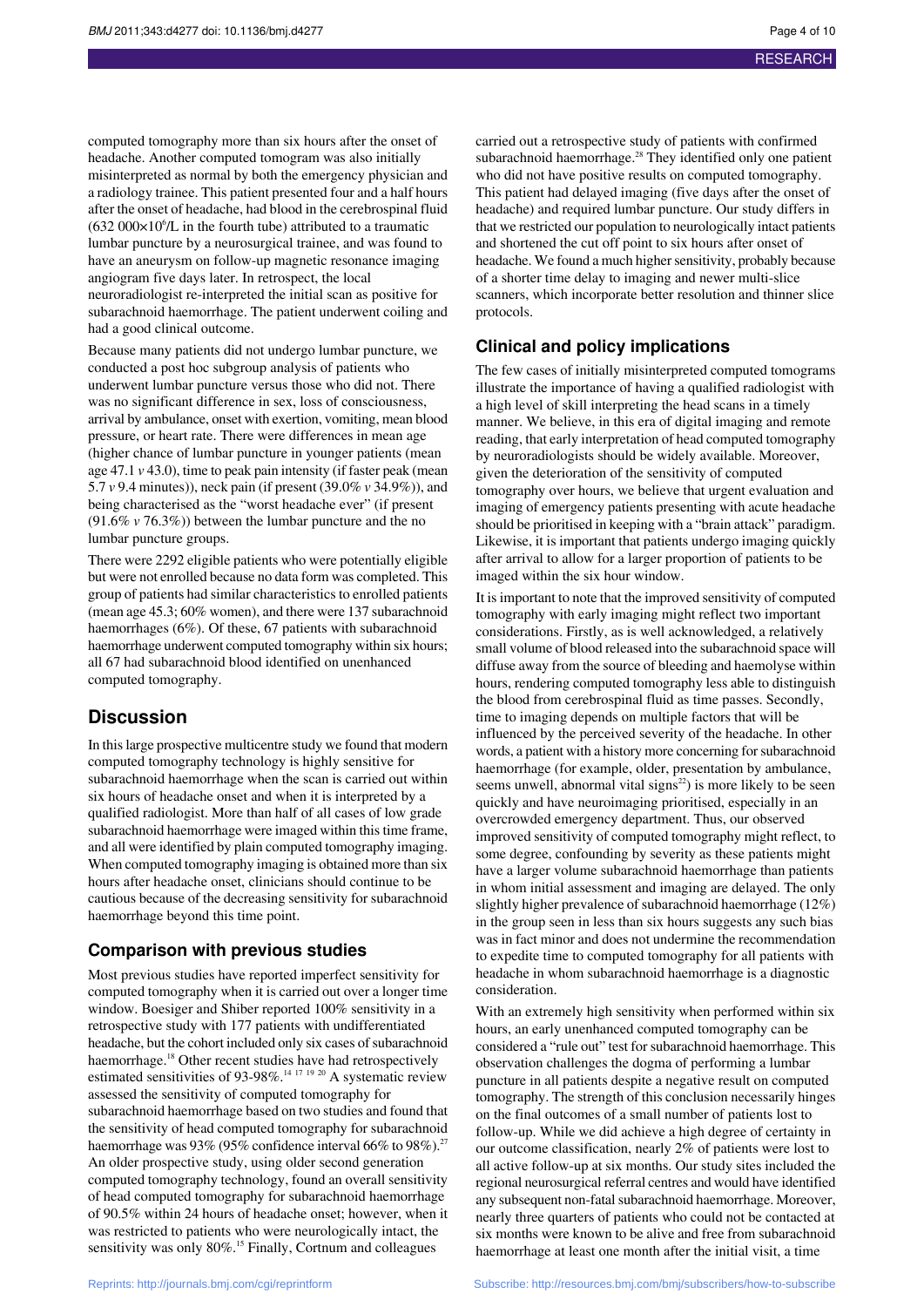within which most patients with a missed sentinel bleed orsmall subarachnoid haemorrhage would experience a re-bleed.

## **Limitations**

Our planned follow-up procedure failed to identify a single case of missed subarachnoid haemorrhage resulting in death or diagnosed on a subsequent unscheduled visit. We recognise that such cases do occur and might be more common in smaller community hospitals (not represented in this study) where access to computed tomography imaging and to specialists is difficult.<sup>29</sup> Even if we adopt a highly conservative view that a quarter of our patients lost to all follow-up could have experienced a subarachnoid haemorrhage, diagnosed and treated in a different region, or a sudden out of hospital death that was not reported to the coroner, the corresponding negative likelihood ratio for a computed tomography performed within six hours rises to only 0.024 (0.007 to 0.07). Such a likelihood ratio could be incorporated into the informed discussion surrounding the risks and benefits of lumbar puncture after negative results on computed tomography for this diagnosis. After enrolling patients at multiple large hospitals across Canada for nearly a decade, and having failed to identify a single false negative, we are confident that such an event is indeed rare.

Our study is also limited by the absence of a single widely accepted standard criterion for subarachnoid haemorrhage. While we recognise that there is some controversy in the optimal method of detecting subarachnoid haemorrhage, there is no strong evidence to demonstrate the superiority of xanthochromia by spectrophotometer versus visual detection of xanthochromia plus red blood cell analysis. The specificity of spectrophotometry defined xanthochromia is poor, and it is thus not discriminating for subarachnoid haemorrhage. As we mentioned, there is a lack of a standard to define subarachnoid haemorrhage, and we feel that our a priori consensus definition of positive blood on computed tomography, visual xanthochromia, or red blood cells in the final tube of cerebrospinal fluid with abnormal cerebral angiography is the most robust definition at present. We went further than this in that we conducted telephone and medical record follow-up at one and six months to further ensure that we did not miss any patients with subarachnoid haemorrhage. Finally, spectrophotometry was not available at our study centres (it is not available in 97% of hospitals in North America).<sup>30</sup> We believe that our composite definition is the best definition available at this time.

Some potentially eligible patients were not enrolled in this study because forms had not been completed. It is likely that because of our methods this number is somewhat artificially inflated. For example, when the time interval from onset to peak headache intensity was not explicitly charted, we were obliged to consider the patient as potentially eligible and thereby included as missed those patients recorded as having gradual onset headaches.

We asked physicians not to alter their practice and excluded many patients in whom no computed tomography was performed. Forcing physicians to order a test would have exposed patients to ionising radiation and increased healthcare costs. Similarly, not all patients with normal results on computed tomography underwent lumbar puncture. Overall, the group of patients undergoing lumbar puncture was a slightly higher risk group than those without. The impact of these differences on our final results is probably modest given that almost all of the patients who did not undergo computed tomography or lumbar puncture, or both, were alive at one and six month follow-up.<sup>22</sup>

#### **Conclusions**

This prospective study of patients with acute headache found that computed tomography was highly sensitive for subarachnoid haemorrhage, if it was performed with a modern multi-row detector third generation scanner with thin slices within six hours of headache onset and if the scans were interpreted by a qualified radiologist. We believe that these findings are robust enough to inform the clinical decision as to whether to perform lumbar puncture after negative results on computed tomography obtained under such conditions.

We thank the hundreds of physicians who completed our data collection forms and the emergency department nurses and clerks at the 11 study sites for their cooperation with the study; Albert E Lauwers, deputy coroner, and the Office of the Coroner of Ontario for their assistance verifying outcomes; and the following research staff at the study hospitals: Jan Buchanan (Vancouver General Hospital, Vancouver, BC), Evelyn Gilkinson (London Health Sciences Centre, London, ON), Erica Battram, Juanita Wilzer, Nicole Fortin, Renée Labreche (Ottawa Hospital-Civic Campus and General Campuses, Ottawa, ON), Harris Lari, Leslie Saunders, Ginny Willis, Sandy Sandilands (University of Alberta, Edmonton, Alberta), Deborah Wright, Johanna Pak (Sunnybrook and Women's College Health Sciences Centre, Toronto, ON), Kathy Bowes, Julie Richard, Deborah Crosby, Jane Reid, Nicholas Martin (Kingston General Hospital, Kingston, Ontario), Patricia Chabot (Hôpital de L'Enfant-Jésus, Quebec City, QC), Christina Brean (Hamilton Health Sciences Centre, Hamilton, ON), Marlene Myles (Lethbridge Regional Hospital, Lethbridge, AB), Irene Osinchuk (Winnipeg Health Sciences Centre, Winnipeg, MB). We also thank our colleagues at the Ottawa Hospital Research Institute (Sarai Cohn-Kalter, Malaika Mvungi, Sheryl Domingo, My-Linh Tran, Irene Harris, and Angela Marcantonio) for their assistance with this project.

The study was presented at the Society for Academic Emergency Medicine, New Orleans, Louisiana, May 2009, and the Canadian Association of Emergency Physicians, Calgary, Alberta, June 2009. Contributors: JJP developed and contributed substantially to study concept and design and secured research funding. All authors participated in the study design, supervised recruitment of patients and management of data, supervised the conduct of the trial and data collection, drafted the manuscript and/or contributed to its revision, and approved the final version. JJP, IGS, and GAW provided statistical advice and data analysis. JJP is guarantor.

Funding: The study was funded by the Canadian Institutes for Health Research (grants 67107, 153742), the Ontario Ministry of Health and Long Term Care, and the physicians of Ontario through the Physician's Services Incorporated Foundation (01-39). JJP is supported by a Canadian Institutes for Health Research new investigator award and was previously supported as a career scientist by the Ontario Ministry of Health. IGS is a distinguished professor and university health research chair, University of Ottawa. CH is supported by a mentored clinician scientist award from the Vancouver Coastal Health Research Institute. Competing interests: All authors have completed the ICMJE uniform disclosure form at www.icmje.org/coi\_disclosure.pdf (available on request from the corresponding author) and declare: no support from any organisation for the submitted work; no financial relationships with any organisations that might have an interest in the submitted work in the previous three years; no other relationships or activities that could appear to have influenced the submitted work.

Ethical approval: The study protocol was approved by the research ethics boards at each centre without the need for written informed consent as patients continued to be investigated as per current practice. Participants were informed that they could be contacted by telephone for an update on their status, and verbal consent was obtained at the time of the telephone call.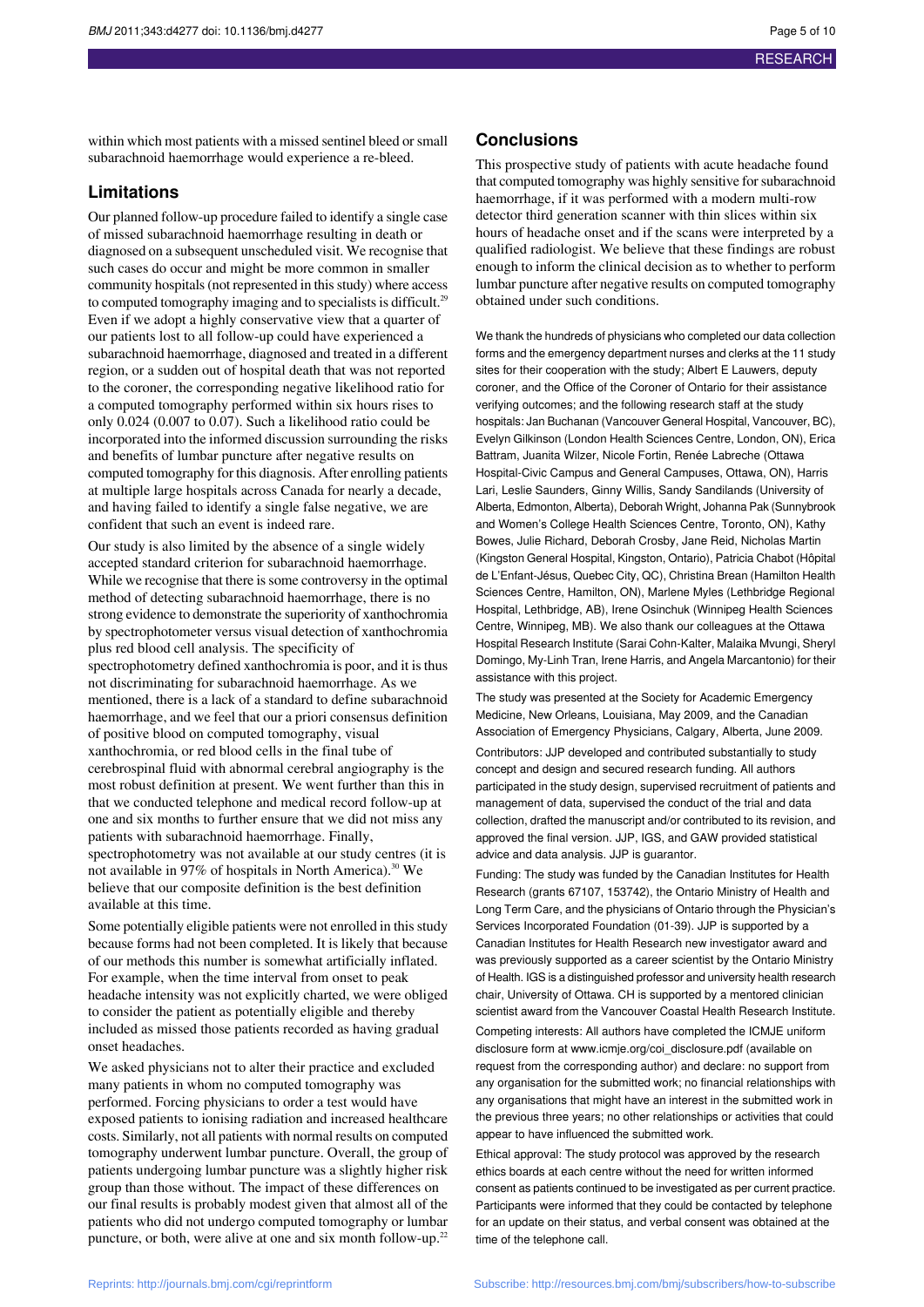#### **What is already known on this topic**

Emergency patients presenting with sudden severe headache might have a subarachnoid haemorrhage, despite being neurologically intact at initial presentation

Traditionally, lumbar puncture has been done to exclude subarachnoid haemorrhage, even if results of initial computed tomography are negative

Conversely, as nearly all sudden headaches are benign and self limiting, universal investigation is inefficient and often involves unnecessary lumbar puncture

#### **What this study adds**

Modern thin sliced computed tomography is highly sensitive for subarachnoid haemorrhage when performed within six hours of headache onset and interpreted by an experienced radiologist

Computed tomography has unacceptably low sensitivity for subarachnoid haemorrhage when it is performed after six hours from the time of headache onset

Data sharing: No additional data available.

- 1 Edlow JA, Panagos PD, Godwin SA, Thomas TL, Decker WW. Clinical policy: critical issues in the evaluation and management of adult patients presenting to the emergency<br>department with acute headache. *Ann Emerg Med* 2008;52:407-36.
- 2 Vermeulen M, van Gijn J. The diagnosis of subarachnoid haemorrhage. J Neurol Neurosurg Psychiatry 1990;53:365-72.
- 3 Hop JW, Rinkel GJ, Algra A, van Gijn J. Case-fatality rates and functional outcome after subarachnoid hemorrhage: a systematic review. Stroke 1997;28:660-4.
- 4 Weir B. Headaches from aneurysms. Cephalalgia 1994;14:79-87.
- 5 Suarez JI, Tarr RW, Selman WR. Aneurysmal subarachnoid hemorrhage. N Engl J Med 2006;354:387-96.
- 6 Van Gijn J, Kerr RS, Rinkel GJ. Subarachnoid haemorrhage. Lancet 2007;369:306-18.
- 7 Schievink WI. Intracranial aneurysms. N Engl J Med 1997;336:28-40.<br>8 Brisman JJ Song JK Newell DW Cerebral aneurysms N Engl J Meg
- Brisman JL, Song JK, Newell DW. Cerebral aneurysms. N Engl J Med 2006;355:928-39. 9 Edlow JA, Caplan LR. Avoiding pitfalls in the diagnosis of subarachnoid hemorrhage. N Engl J Med 2000;342:29-36.
- 10 Perry JJ, Stiell IG, Wells GA, Spacek AM. Historical cohort study: "Use and yield of investigations for alert patients with possible subarachnoid hemorrhage." CJEM 2002;4:333-7.
- 11 Sidman R, Connolly E, Lemke T. Subarachnoid hemorrhage diagnosis: lumbar puncture is still needed when the computed tomography scan is normal. Acad Emerg Med 1996;3:827-31.
- 12 Sames T, Storrow A, Finkelstein J, Magoon M. Sensitivity of new-generation computed tomography in subarachnoid hemorrhage. Acad Emerg Med 1996;3:16-20.
- 13 Morgenstern LB, Luna-Gonzales H, Huber JC Jr, Wong SS, Uthman MO, Gurian JH, et al. Worst headache and subarachnoid hemorrhage: prospective, modern computed tomography and spinal fluid analysis. Ann Emerg Med 1998;32:297-304.
- 14 Van der Wee N, Rinkel GJE, Hasan D, van Gijn J. Detection of subarachnoid haemorrhage on early CT: is lumbar puncture still needed after a negative scan? J Neurol Neurosurg Psychiatry 1995;58:357-9.
- Adams HP, Kassell NF, Torner JC, Sahs AL. CT and clinical correlations in recent aneurysmal subarachnoid hemorrhage: a preliminary report of the cooperative aneurysm study. Neurology 1983;33:981-8.
- 16 Tsementzis SA, Hitchcock ER, DeCothi A, Gill JS. Comparative studies of the diagnostic value of cerebrospinal fluid spectrophotometry and computed tomographic scanning in subarachnoid hemorrhage. Neurosurgery 1985;17:908-12.
- 17 Byyny RL, Mower WR, Shum N, Gabayan GZ, Fang S, Baraff LJ. Sensitivity of noncontrast cranial computed tomography for the emergency department diagnosis of subarachnoid hemorrhage. Ann Emerg Med 2008;51:697-703.
- Boesiger BM, Shiber JR. Subarachnoid hemorrhage diagnosis by computed tomography and lumbar puncture: are fifth generation CT scanners better at identifying subarachnoid hemorrhage? J Emerg Med 2005;29:23-7.
- 19 Lourenco AP, Mayo-Smith WW, Tubbs RJ, Sidman R. Does 16-detector computed tomography improve detection of non-traumatic subarachnoid hemorrhage in the
- emergency department? J Emerg Med 2009;36:171-5. 20 Gee CA, Phanthavady T, McGuire T, Madsen T. New generation CT scanners demonstrate higher sensitivity for subarachnoid hemorrhage. Ann Emerg Med 2009;54:S12-3.
- 21 Saini S. Multi-detector row CT: principles and practice for abdominal applications. Radiology 2004;233:323-7.
- 22 Perry JJ, Stiell IG, Sivilotti ML, Bullard MJ, Lee JS, Eisenhauer M, et al. High risk clinical characteristics for subarachnoid haemorrhage in patients with acute headache: prospective cohort study. BMJ 2010;341:c5204.
- 23 Teasdale G, Jennett B. Assessment of coma and impaired consciousness. A practical scale. Lancet 1974;2:81-4.
- 24 Macdonald A, Mendelow AD. Xanthochromia revisited: a re-evaluation of lumbar puncture and CT scanning in the diagnosis of subarachnoid haemorrhage. J Neurol Neurosurg Psychiatry 1988;51:342-4.
- 25 Perry JJ, Sivilotti MLA, Stiell IG, Wells GA, Raymond J, Mortensen M, et al. Should spectrophotometry be used to identify xanthochromia in the cerebrospinal fluid of alert patients suspected of having subarachnoid hemorrhage? Stroke 2006;37:2472.
- 26 Perry JJ, Eagles D, Clement CM, Brehaut J, Kelly AM, Stiell IG. An international study of emergency physicians' practice for acute headache management and the need for a clinical decision rule. CJEM 2009;11:516-22.
- 27 Edlow JA, Wyer PC. Evidence-based emergency medicine/clinical question. How good is a negative cranial computed tomographic scan result in excluding subarachnoid hemorrhage? Ann Emerg Med 2000;36:507-16.
- 28 Cortnum S, Sorensen P, Jorgensen J. Determining the sensitivity of computed tomography scanning in early detection of subarachnoid hemorrhage. Neurosurgery . 2010;66:900-2.
- 29 Vermeulen MJ, Schull MJ. Missed diagnosis of subarachnoid hemorrhage in the emergency department. Stroke 2007;38:1216-21.
- 30 Edlow JA, Bruner KS, Horowitz GL. Xanthochromia. Arch Pathol Lab Med 2002;126:413-5.

#### **Accepted:** 13 May 2011

Cite this as: BMJ 2011;343:d4277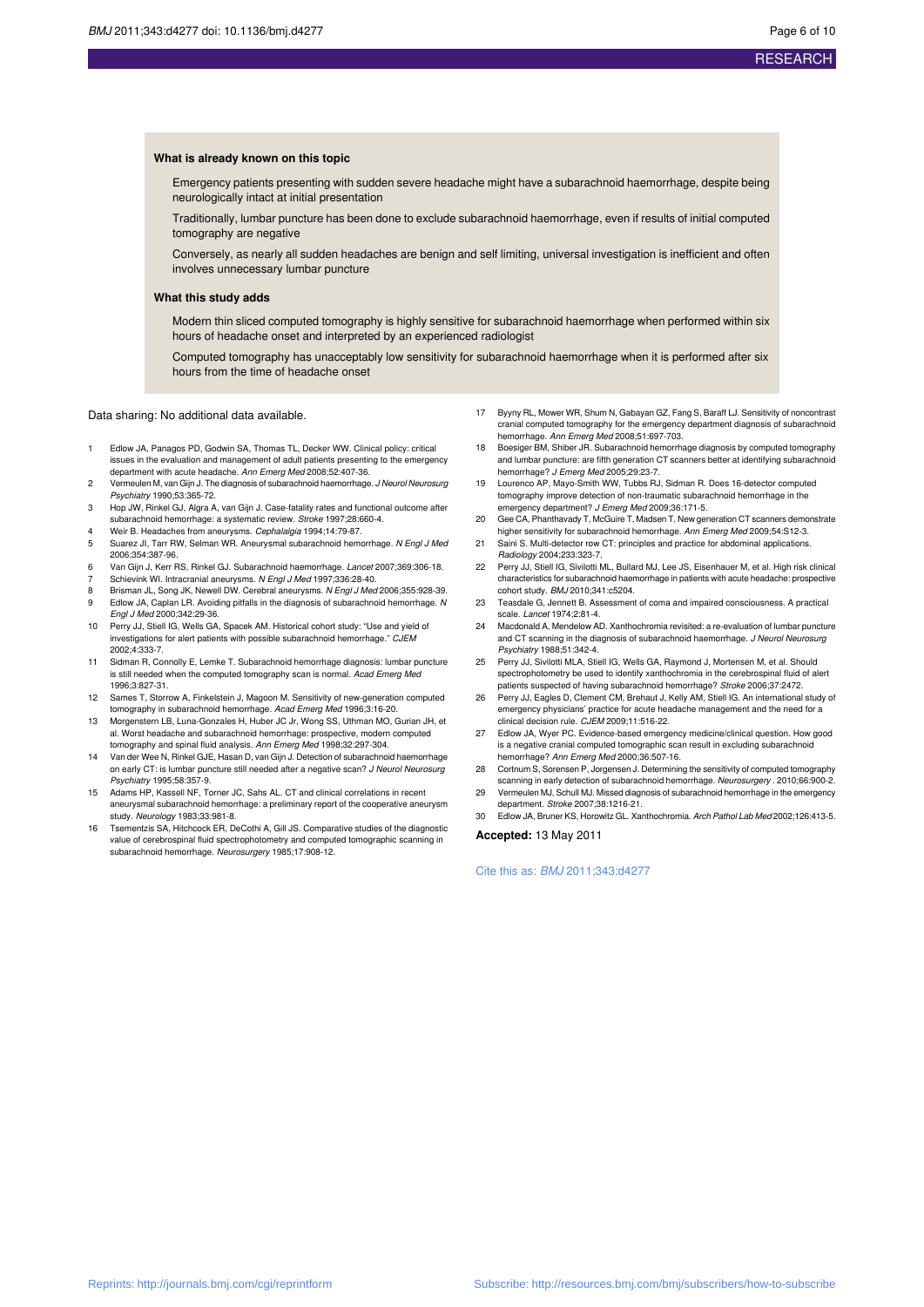## **Tables**

Table 1| Characteristics of 3132 enrolled patients with acute headache in study of computed tomography for diagnosis of subarachnoid **haemorrhage. Figures are numbers (percentage) of patients unless stated otherwise**

| Characteristics*                                | No of patients (n=3132) |  |  |  |
|-------------------------------------------------|-------------------------|--|--|--|
| Mean (SD) age (years)                           | 45.1 (17.1)             |  |  |  |
| Women                                           | 1889 (60.3)             |  |  |  |
| Mean (SD) pain severity at peak (0-10) (n=2838) | 8.7(1.6)                |  |  |  |
| Worst headache of life (n=3065)                 | 2571 (82.1)             |  |  |  |
| Onset during exertion (n=3103)                  | 381 (12.2)              |  |  |  |
| Onset during sexual activity (n=3093)           | 216(6.9)                |  |  |  |
| Transient loss of consciousness (n=3118)        | 192 (6.1)               |  |  |  |
| Awoken from sleep (n=3091)                      | 571 (18.2)              |  |  |  |
| Neck painful/stiff by history (n=3094)          | 1142 (36.5)             |  |  |  |
| Vomiting (n=3096)                               | 922 (29.4)              |  |  |  |
| Mean (SD) heart rate (BPM) (n=3102)             | 79.4 (15.3)             |  |  |  |
| Mean (SD) blood pressure (mm Hg):               |                         |  |  |  |
| Systolic (n=3111)                               | 143.2 (24.6)            |  |  |  |
| Diastolic (n=3108)                              | 82.1 (13.8)             |  |  |  |
| Neck stiffness on examination (n=2902)          | 180 (5.7)               |  |  |  |
| Arrived by ambulance                            | 755 (24.1)              |  |  |  |

BPM=beats per minute.

\*No of patients with data recorded shown when characteristic not recorded for all patients.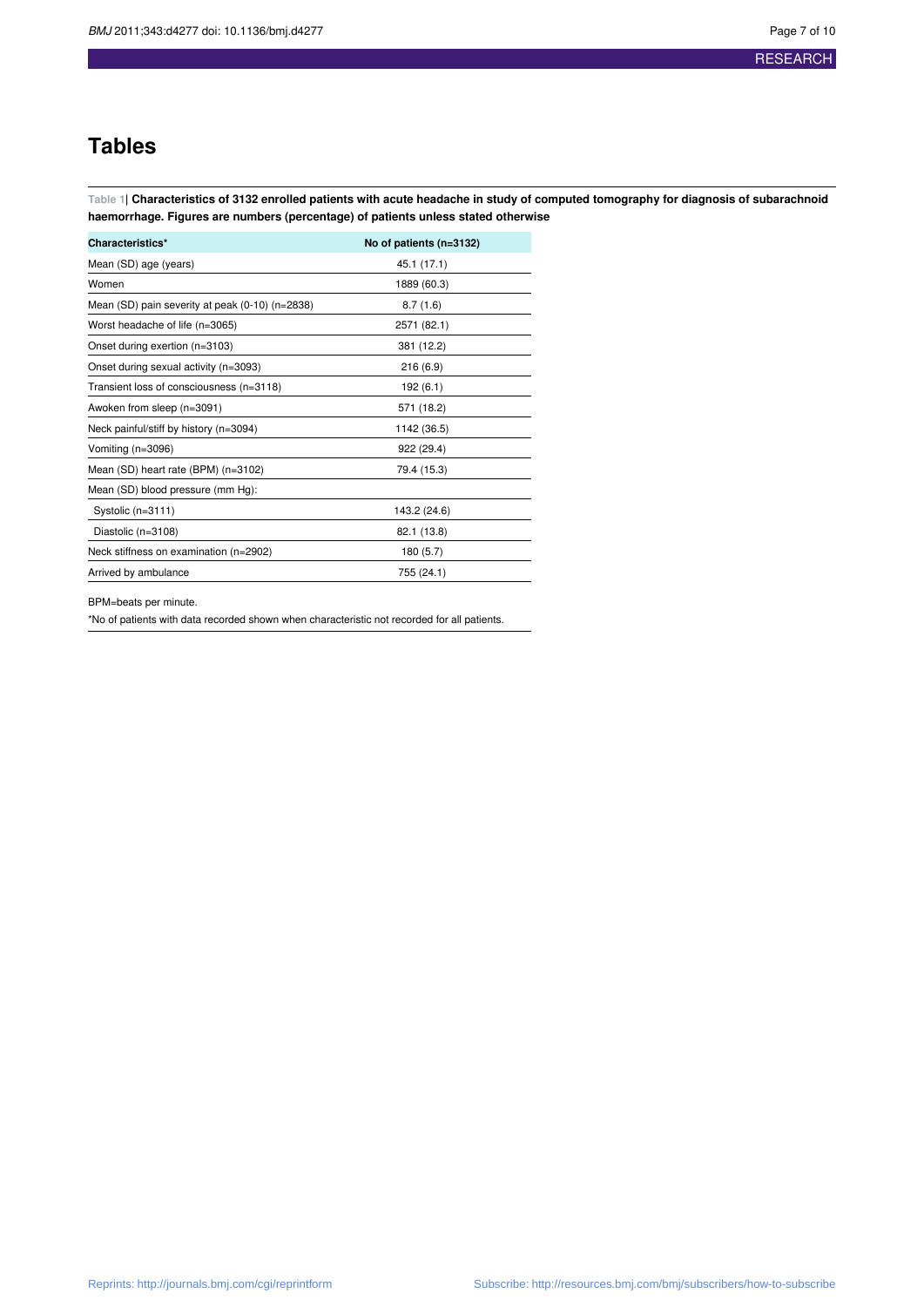RESEARCH

Table 2| Management and outcomes of 3132 patients with acute headache in study of computed tomography for diagnosis of subarachnoid **haemorrhage**

| Outcome                                           | No $(\%)$ of patients (n=3132) |  |  |  |  |
|---------------------------------------------------|--------------------------------|--|--|--|--|
| Diagnostic procedures:                            |                                |  |  |  |  |
| Computed tomography ≤6 hours after headache onset | 953 (30.4)                     |  |  |  |  |
| Lumbar puncture                                   | 1546 (49.4)                    |  |  |  |  |
| Computed tomography angiogram                     | 229 (7.3)                      |  |  |  |  |
| Traditional angiogram                             | 75 (2.4)                       |  |  |  |  |
| Magnetic resonance imaging angiogram              | 13(0.4)                        |  |  |  |  |
| Final diagnosis:                                  |                                |  |  |  |  |
| Benign headache                                   | 1750 (55.9)                    |  |  |  |  |
| Migraine                                          | 629 (20.1)                     |  |  |  |  |
| Subarachnoid haemorrhage                          | 240 (7.7)                      |  |  |  |  |
| <b>Viral illness</b>                              | 90(2.9)                        |  |  |  |  |
| Acute ischaemic stroke/transient ischaemic attack | 65(2.1)                        |  |  |  |  |
| Postcoital headache                               | 55(1.8)                        |  |  |  |  |
| <b>Sinusitis</b>                                  | 36(1.1)                        |  |  |  |  |
| Syncope                                           | 33(1.1)                        |  |  |  |  |
| Neck strain                                       | 13(0.4)                        |  |  |  |  |
| Brain tumour with mass effect                     | 9(0.3)                         |  |  |  |  |
| Subdural haematoma                                | 9(0.3)                         |  |  |  |  |
| Intracerebral haemorrhage                         | 8(0.3)                         |  |  |  |  |
| Hypoglycaemia                                     | 4(0.1)                         |  |  |  |  |
| Weakness-not determined                           | 4(0.1)                         |  |  |  |  |
| <b>Bacterial meningitis</b>                       | 1(0.03)                        |  |  |  |  |
| Other benign cause*                               | 186 (5.9)                      |  |  |  |  |
| Admitted to hospital                              | 345 (11.0)                     |  |  |  |  |

\*No patients were admitted to hospital or had diagnosis with any risk of important morbidity or mortality.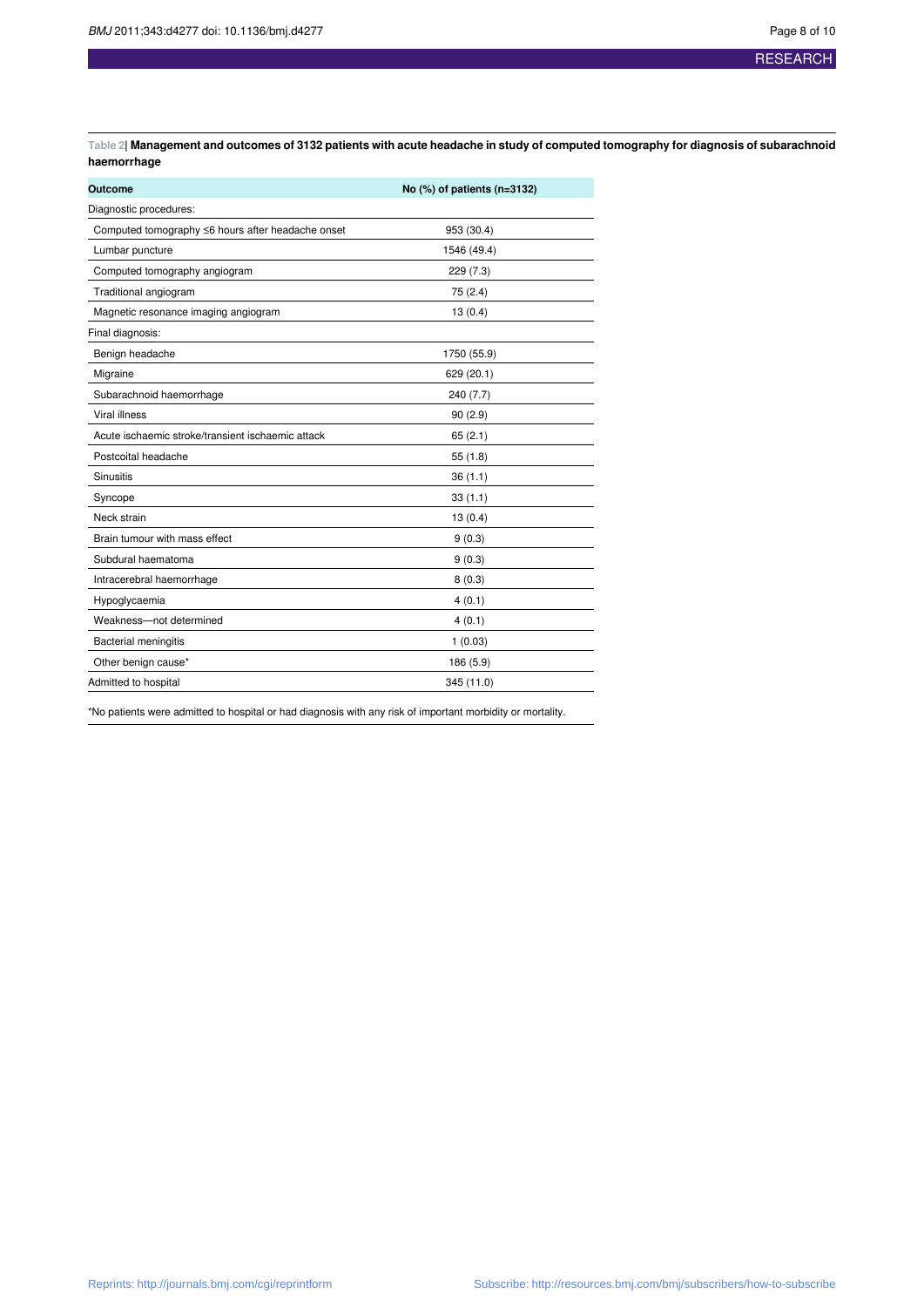## **RESEARCH**

Table 3| Sensitivity of computed tomography for subarachnoid haemorrhage in patients with acute headache stratified by timing of scan

| Time from                 |                   |                        |                          | Likelihood ratio (95% CI) |                               | Predictive value (95% CI) |                                       |
|---------------------------|-------------------|------------------------|--------------------------|---------------------------|-------------------------------|---------------------------|---------------------------------------|
| headache onset to<br>scan | No of<br>patients | % Sensitivity (95% CI) | % Specificity (95%<br>CI | <b>Positive</b>           | <b>Negative</b>               | <b>Positive</b>           | <b>Negative</b>                       |
| All patients              | 3132              | 92.9 (89.0 to 95.5)    | 100 (99.9 to 100)        | Infinity                  | $0.07(0.05 \text{ to } 0.11)$ |                           | 100 (98.3 to 100) 99.4 (99.1 to 99.6) |
| $\leq$ 6 hours            | 953               | 100 (97.0 to 100.0)    | 100 (99.5 to 100)        | Infinity                  | $0.00$ (0.00 to 0.02)         | 100 (96.9 to 100)         | 100 (99.5 to 100)                     |
| >6 hours                  | 2179              | 85.7 (78.3 to 90.9)    | 100 (99.8 to 100)        | Infinity                  | $0.14$ (0.14 to 0.17)         |                           | 100 (96.3 to 100) 99.2 (98.7 to 99.5) |